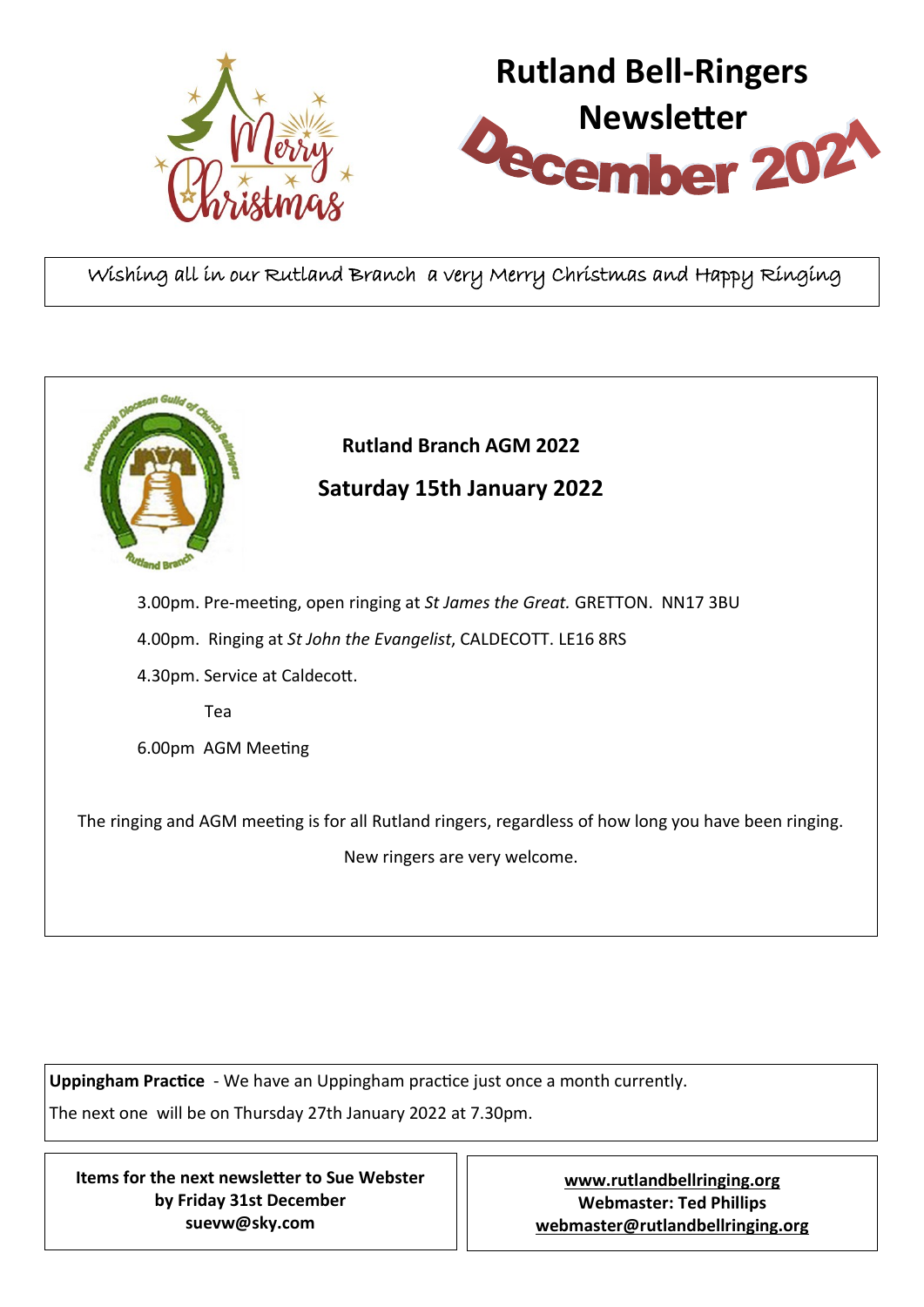# **Uppingham - Plain Bob Training Session**

The Guild have a group of experienced ringers *'The Flying Squad'* who are happy to visit towers across the Guild, promoting good ringing, enabling ringers to progress and improve where the bands are small and need help. Sharing their knowledge and experience for the benefit of others whilst making it fun at the same time.

On a Saturday morning, 4th December, we held a 'Plain Bob ' training event' at Uppingham, led by Guild Ringing Master Simon Dixon and Public Relations Officer, Cathy Dixon.

The morning was a combination of some theory on ringing Plain Bob Minimus, Doubles and Minor via power point presentation, and lots of ringing practice supported by very experienced ringers.

We had eight *"students"* with ten *"helpers",* which included four Rutland ringers; Peggy Jennings, Ann Archer, Brian Newman & Thomas Saunders. Each student could say what they wished to ring and gain from the session. With a very competent band around them and a helper standing by for advice if needed, goals were achieved. It was a very constructive, friendly and beneficial morning enjoyed by all.

If anyone is interested in requesting similar help contact Guild Ringing Master Simon Dixon

master@pdg.org.uk

# **AGM MATTERS**

## **COMMITTEE MEMBERSHIP**

We NEED and would like to see new people volunteering to be on the Branch committee this year.

Like all organisations, the Rutland Branch of Bellringers needs people to co ordinate the business matters, look after funds and finance, organise events for the enjoyment of others and generally be a point of contact when queries are raised. We are lucky to have people on the committee who give a bit of time to ensure all runs smoothly. December and January can be the slightly busier months with an AGM in January. We have meetings, on average, four times a year.

*"Each Branch shall hold its Annual General Meeting on a Saturday in January for the purpose of receiving a report and audited or independently examined accounts for the previous year, electing officers and arranging a programme of activities for the ensuing year. Members shall be eligible to vote or stand for office only in accordance with Guild Rule 1, in the Branch through which they exercise their membership."*

Could you make a commitment to help?

At the AGM in January we will be wanting to appoint a Branch Ringing Master and Secretary. Both Alan Ellis and Helen Pollard have expressed their wish to stand down in the forthcoming year.

We have had a vacancy for a Social Secretary for sometime now. Ted Phillips would welcome anyone with practical skills to assist him in his role as Steward.

New ringers equally as welcome as the more experienced. Associate ringers too. If interested please let us know.

Contact Chairman: Alan Wordie alan.wordie@enduranceproperty.com

or Sue Webster suevw@sky.com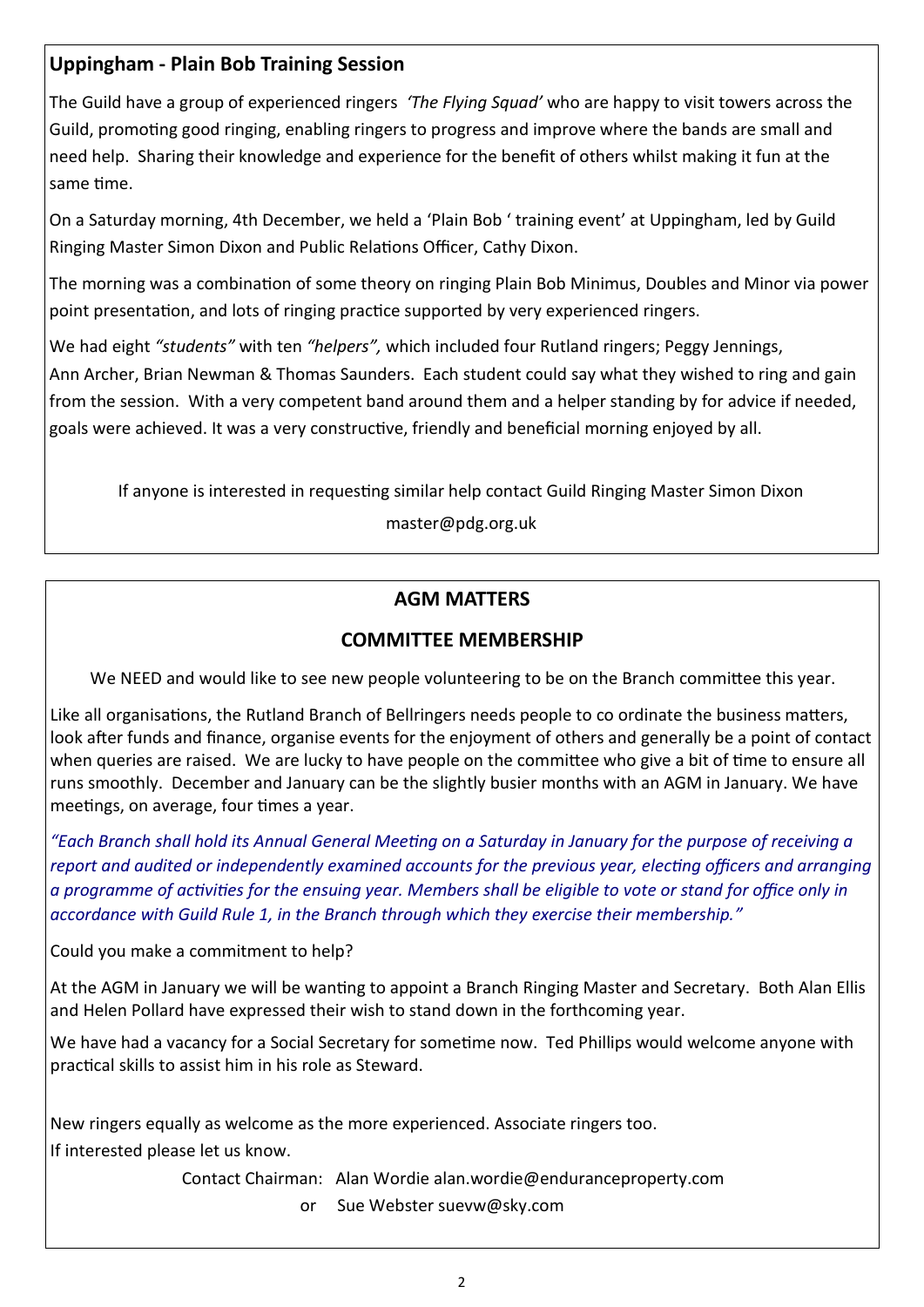



IN PARTNERSHIP WITH ITALY

Bells have traditionally been rung to mark significant moments, both in times of celebration, such as victory in war, and as a warning of impending danger, such as invasion.

Bellringers were invited to Ring Out for Climate initiative at 18:00 on Saturday 30th October, the eve of the United Nations Climate Change conference in Glasgow between October 31 and November 12 2021.

"The climate crisis is not just a national problem but a global one." "A nationwide 'ring out for climate' on the eve of the COP26 can be a warning symbol, but also one of hope.

Simon Linford, President of the Central Council of Church Bell Ringers, commented: "Bellringers understand how important the bells they ring are, not only to the church but also to the local community. " "The sound of bells was missed during lockdown, and it is now being welcomed back as part of the nation's soundscape."

Many bellringers across the nation joined in with *"ring out for the climate',* lending their powerful voice in support of efforts to halt climate change.

The event was a C*of*E initiative and wasn't very widely promoted. In Rutland I know of only one tower that rang for this occasion, Gt Casterton. For the band it was the first time that all of their six bells had been rung since March 2020.

Call changes and some plain hunt were rung by:

- (1) Ann Archer
- (2) Irene James
- (3) Tim Holt
- (4) Mick Allman
- (5) Kate Riley
- (6) Don McGarrigle

One other Rutland ringer, Thomas Saunders of Uppingham, rang with the band at Peterborough Cathedral.